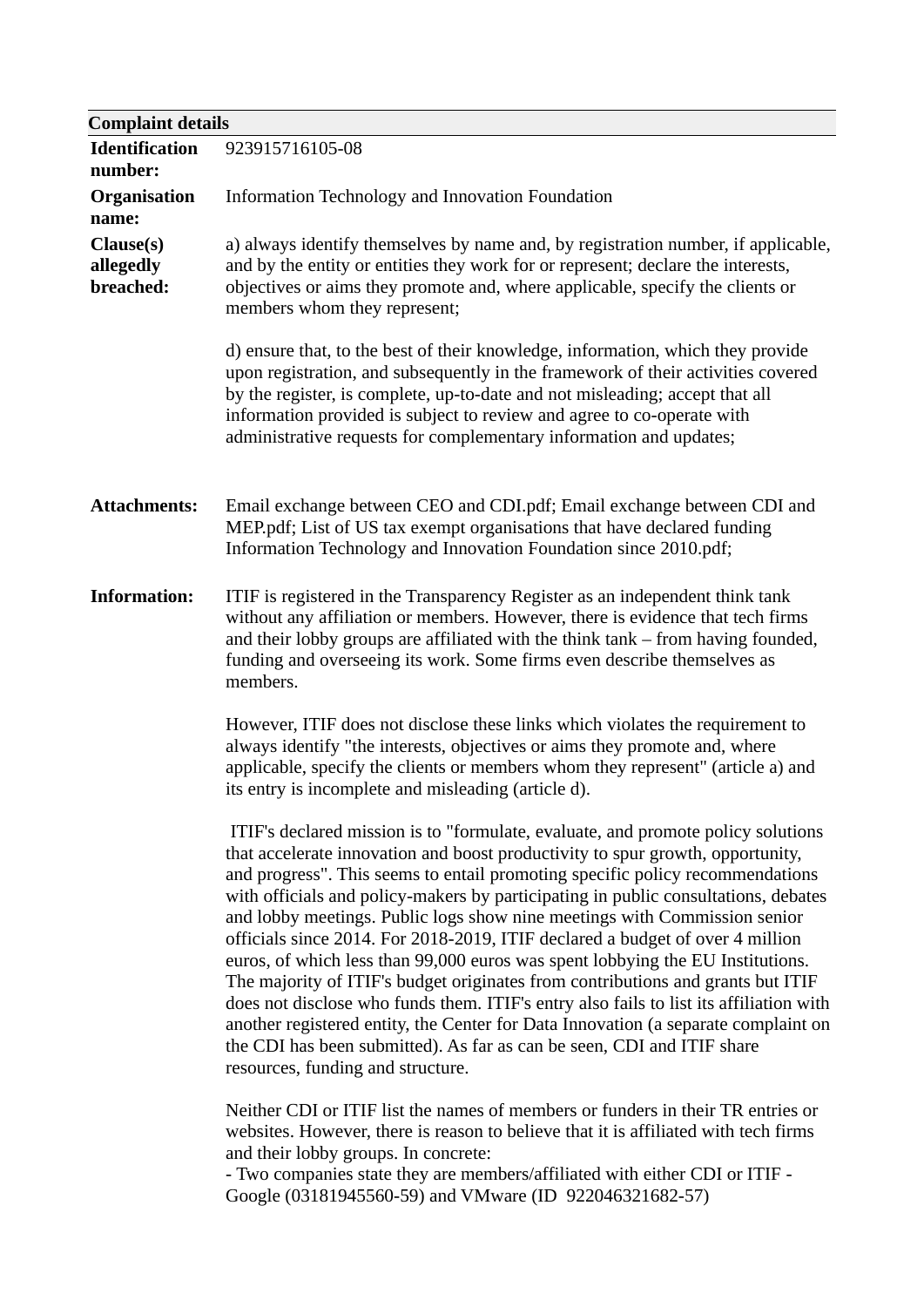|                                               | - CDI has told MEP Alexandra Geese that "Our membership includes a diverse<br>range of corporations from various industries, government agencies, charitable<br>foundations, and individual contributors. Our staff, board of directors, and<br>honorary co-chairs come from a range of political backgrounds and represent<br>varying points of view. If you check our board of directors<br>(https://itif.org/people/board), it could give you a good idea of the type of<br>supporters."<br>- ITIF's board is made up mostly of representatives of public relations/lobbying<br>teams for Big Tech firms such as Google, Microsoft, Apple, Amazon, lobby<br>group ITI and lobby consultancies like Burson-Marsteller and Arent Fox (chair<br>of the Board) https://itif.org/people/board<br>- The tech lobby group Information Technology Industry Council (ITI -<br>061601915428-87) says in its website that in 2006 several of its member<br>companies got together to launch ITIF https://www.itic.org/about/our-history?<br>host_id=f31e7e98-8ff7-4ee5-a4b9-6ca62662ce62<br>- According to their websites and tax forms, ITIF and lobby group ITI share the<br>same US address<br>- Press reports reported that ITIF's launch was a part of Big IT Vendors' lobbying<br>strategy, mostly backed by lobby group ITI<br>https://www.informationweek.com/desktop/big-it-takes-step-to-influence-tech-<br>policy-in-us/d/d-id/1041773?<br>- While not all funders are known, US tax forms show that since there has been<br>public data, ITIF receives yearly contributions from industry lobby groups like<br>ITIC (list attached). |
|-----------------------------------------------|------------------------------------------------------------------------------------------------------------------------------------------------------------------------------------------------------------------------------------------------------------------------------------------------------------------------------------------------------------------------------------------------------------------------------------------------------------------------------------------------------------------------------------------------------------------------------------------------------------------------------------------------------------------------------------------------------------------------------------------------------------------------------------------------------------------------------------------------------------------------------------------------------------------------------------------------------------------------------------------------------------------------------------------------------------------------------------------------------------------------------------------------------------------------------------------------------------------------------------------------------------------------------------------------------------------------------------------------------------------------------------------------------------------------------------------------------------------------------------------------------------------------------------------------------------------------------------------------------------------------------------------|
|                                               | As per Article a) and the implementation guidelines, registered actors should<br>disclose member or affiliated groups. If the above links are correct, according to<br>the implementation guidelines, it should be assessed whether ITIF should be<br>remain registered as a think tank or if their activities are more in line with the<br>category Trade and Business Associations "Organisations (either profit or non-<br>profit making themselves) representing profit-making companies or mixed<br>groups and platforms".                                                                                                                                                                                                                                                                                                                                                                                                                                                                                                                                                                                                                                                                                                                                                                                                                                                                                                                                                                                                                                                                                                          |
| Was any harm<br>caused to the<br>complainant? | Yes                                                                                                                                                                                                                                                                                                                                                                                                                                                                                                                                                                                                                                                                                                                                                                                                                                                                                                                                                                                                                                                                                                                                                                                                                                                                                                                                                                                                                                                                                                                                                                                                                                      |
| <b>Comments:</b>                              | The lack of transparency over the ITIF's links with tech firms and their lobby<br>groups is particularly concerning as it is an active EU lobbyist. CDI and ITIF<br>have been able to contribute to tech policy debates and consultations without<br>ever disclosing that the companies that founded, funded and oversee it would be<br>directly affected by these decision-making processes.                                                                                                                                                                                                                                                                                                                                                                                                                                                                                                                                                                                                                                                                                                                                                                                                                                                                                                                                                                                                                                                                                                                                                                                                                                            |
|                                               | The failure to disclose its links to tech lobbies helps give the think tank an<br>undeserved veneer of independence that seems to not reflect reality. It is difficult<br>to quantify harm in these terms but it seems clear that CDI has held several<br>interactions with EU officials and policy-makers were not aware of its<br>relationship with corporate interests.                                                                                                                                                                                                                                                                                                                                                                                                                                                                                                                                                                                                                                                                                                                                                                                                                                                                                                                                                                                                                                                                                                                                                                                                                                                               |
| Was the non-<br>compliance<br>intentional?    | Yes                                                                                                                                                                                                                                                                                                                                                                                                                                                                                                                                                                                                                                                                                                                                                                                                                                                                                                                                                                                                                                                                                                                                                                                                                                                                                                                                                                                                                                                                                                                                                                                                                                      |
| <b>Comments:</b>                              | As per exchanges with the CDI's representatives, not disclosing members or<br>affiliated seems to be an intentional decision by the think tank.                                                                                                                                                                                                                                                                                                                                                                                                                                                                                                                                                                                                                                                                                                                                                                                                                                                                                                                                                                                                                                                                                                                                                                                                                                                                                                                                                                                                                                                                                          |